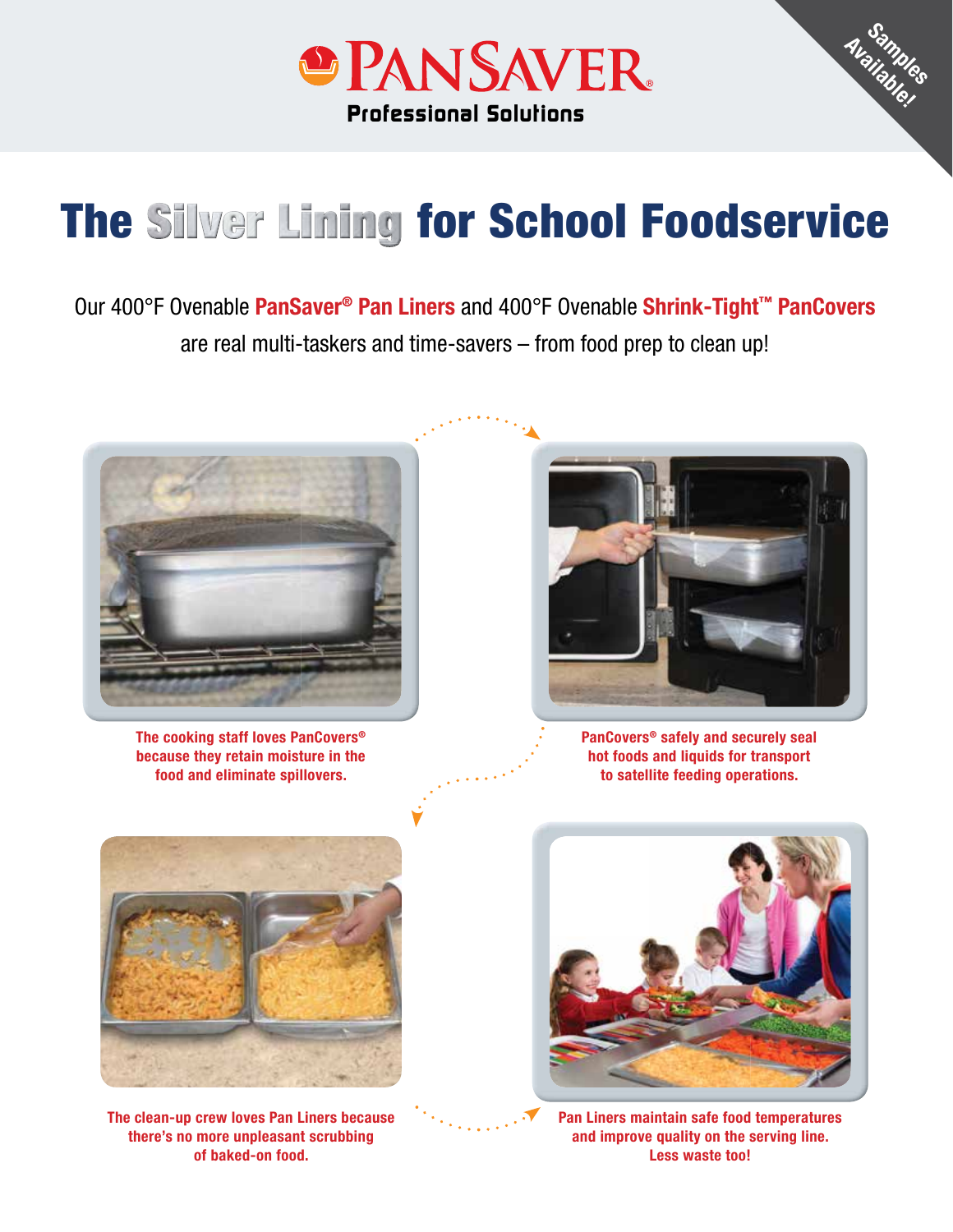

#### PanSaver® Pan Liners

Ideal for your popular dishes that create a "baked-on" mess: mac & cheese, lasagna, chili, refried beans, mashed potatoes, casseroles, etc. Keeps scrambled eggs moist without the crusty residue too!

#### **Key Benefits:**

- Saves labor and improves staff productivity
- Improves food quality on serving line by retaining heat and moisture
- Improves safety by holding food up to 20°F warmer than unlined pans; plus, no chance of cross-contamination
- Reduces food waste because nothing is stuck to the pan; prolongs life of pans too!
- Saves water, with less grease and food waste potentially clogging the drain

#### *School foodservice directors tell us that saving time is the #1 reason they use PanSaver® Pan Liners! That generates real cost savings, especially in times of rising labor costs.*

| <b>Potential Weekly Pan Savings</b>                                                                  |         |         |          |                    |  |  |
|------------------------------------------------------------------------------------------------------|---------|---------|----------|--------------------|--|--|
| Hourly Labor Cost:                                                                                   | \$10.00 | \$12.00 | \$15.00  |                    |  |  |
| Labor Cost to Scrub Pan:<br>(Est. 6 min. per pan)                                                    | \$1.00  | \$1.20  | \$1.50   | <b>BPA</b><br>FREI |  |  |
| Cost per PanSaver <sup>®</sup> Pan Liner:<br>(Est. operator cost of PanSaver® half pan liner #42636) | \$0.39  | \$0.39  | \$0.39   |                    |  |  |
| <b>WEEKLY COST SAVINGS:</b><br>(Based on 20 pans per day)                                            | \$61.00 | \$81.00 | \$111.00 |                    |  |  |

## Here's what school foodservice professionals are

*" Using PanSaver® Pan Liners not only saves our kitchen time, but money too! They prolong the life of our pans, protect against cross-contamination, save hours of scrubbing as well as cleaning products, and the staff loves them! When the staff is happy, what a wonderful place to work!"*

> – Elaine Hape Foodservice Director Castleford Schools, ID

*" PanSaver® products are a godsend! The pan liners stop excess grease from going into our drains and prevent food from drying out. Overall, PanSaver® pan liners are wonderful, and I panic when our kitchen runs out of them!"*

> – Jayne Sventek Foodservice Employee Collier County Public Schools, FL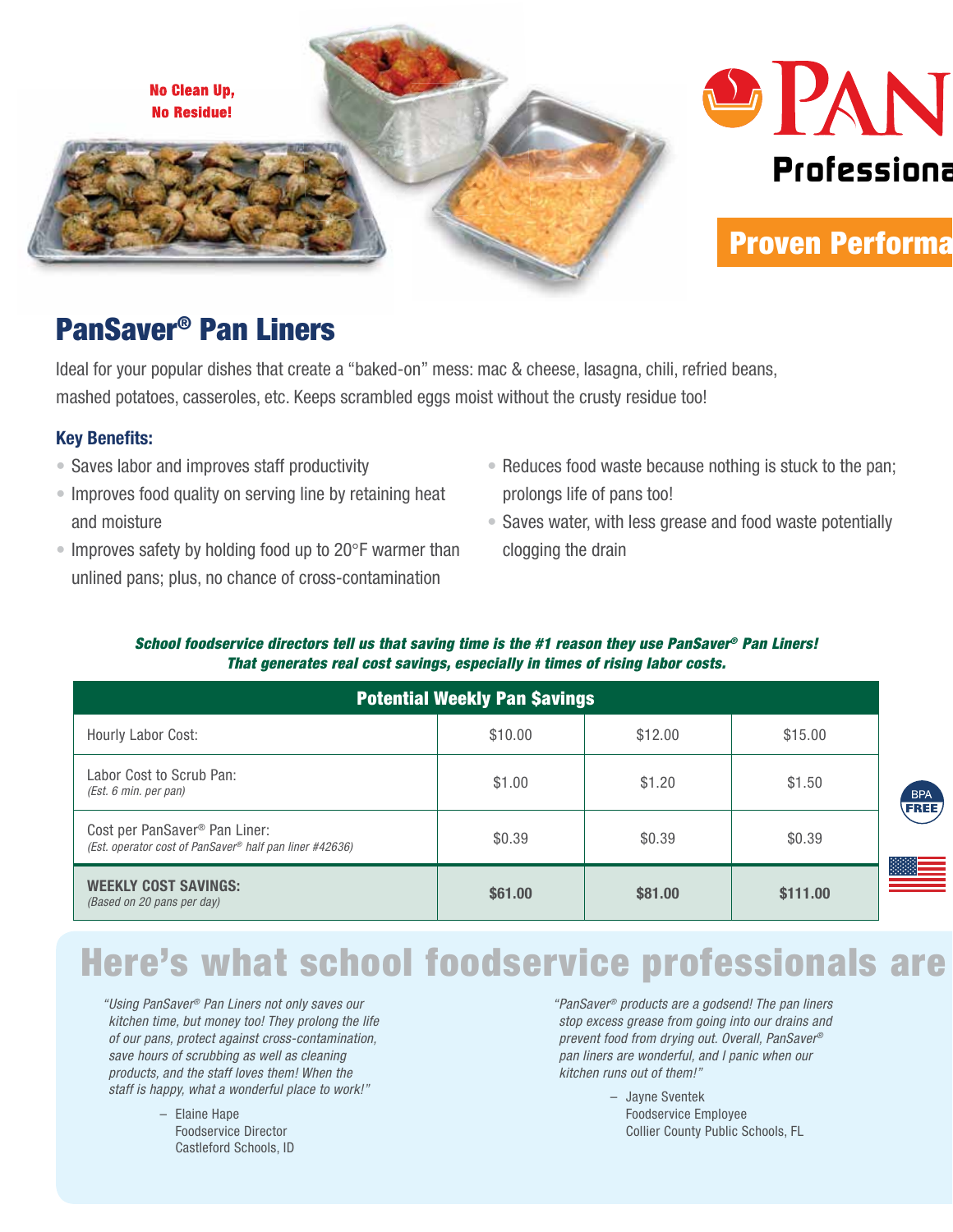# **SAVER I Solutions**

Sealed & Secure – No Spills!

#### nce to 400°F/203°C

#### Shrink-Tight™ PanCovers

Our PanCovers seal your baked foods in seconds – right in the oven. The seal is tight as a drum, so there's no chance of spills or mess. They're so strong you can even stack them while transporting!

#### **Key Benefits:**

- Prevents spillovers and mess in the oven up to 400°F
- Shrink-Tight™ seal retains moisture and improves food quality
- Ideal for satellite production where food needs to be sealed and transported to serving facility
- Food is 100% visible; no need to look under aluminum foil
- PanCovers are markable for easy identification or dating for storage
- Unique, patented design ensures best-in-class performance!

*Make Breakfast Better!*

*Our oven-sealing PanCovers keep pancakes moist and delicious when warming and holding. That makes for happier kids!*

**PANSAVER® BRANDS** MADE IN USA

## saying...

*" PanSaver® Pan Liners save time with exceptionally messy pans like lasagna, mac & cheese, and mashed potatoes. And time is money when it comes to labor hours! Plus, not all of our kitchens have dishwashing machines, so used pans with food dried onto them while in transit would take an extra-long time to clean if we didn't use PanSaver® Pan Liners!"*

> – Cindy Jensen Director of Food & Nutrition Services School District of New Berlin, WI



*Find out how – visit coolschoolcafe.com*